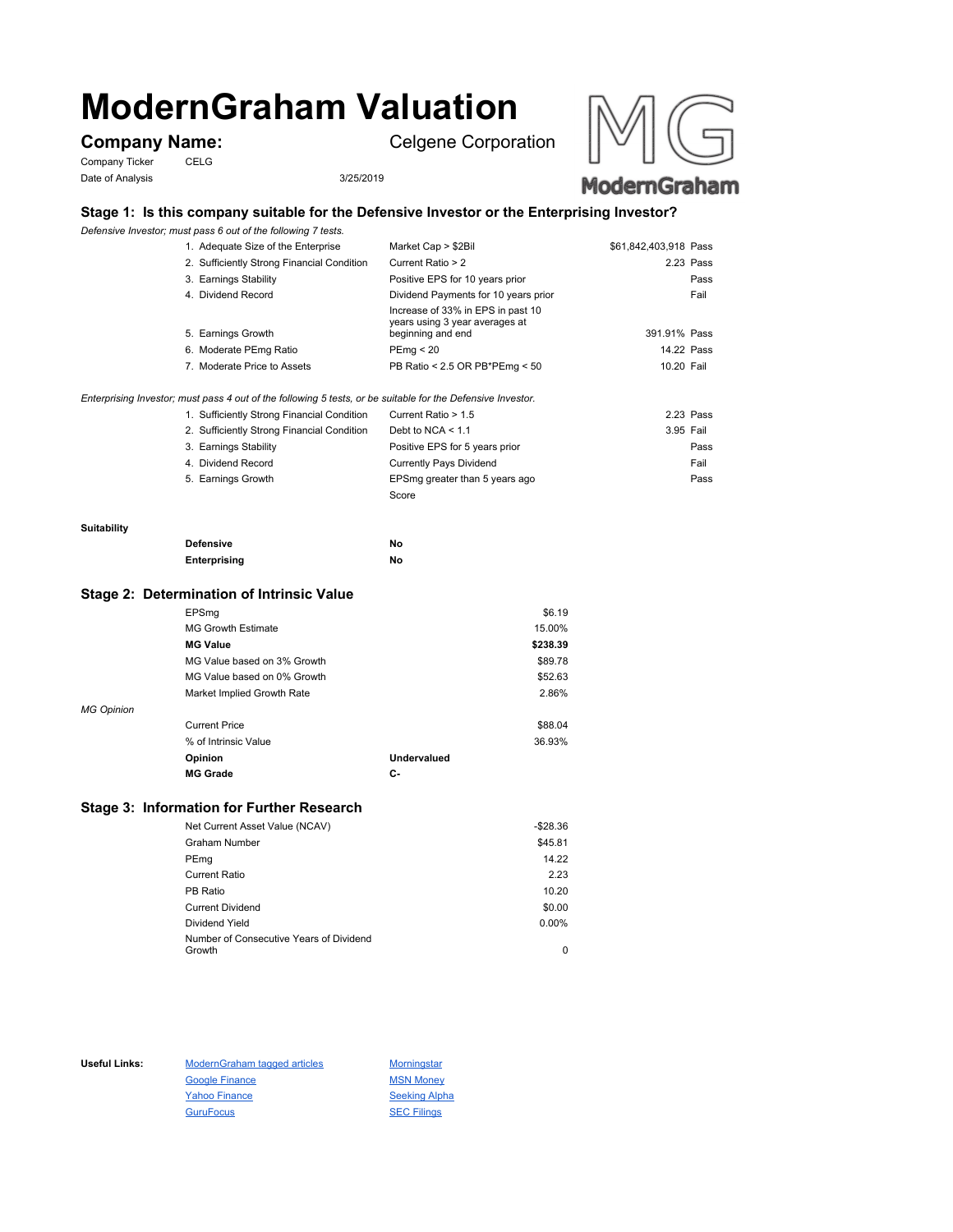| <b>EPS History</b>      |          | <b>EPSmg History</b>                 |                  |
|-------------------------|----------|--------------------------------------|------------------|
| <b>Next Fiscal Year</b> |          |                                      |                  |
| Estimate                |          | \$10.60 Next Fiscal Year Estimate    | \$6.19           |
| Dec2018                 | \$5.51   | Dec2018                              | \$3.72           |
| Dec2017                 | \$3.64   | Dec2017                              | \$2.70           |
| Dec2016                 | \$2.49   | Dec2016                              | \$2.16           |
| Dec2015                 | \$1.94   | Dec2015                              | \$1.94           |
| Dec2014                 | \$2.39   | Dec2014                              | \$1.83           |
| Dec2013                 | \$1.68   | Dec2013                              | \$1.47           |
| Dec2012                 | \$1.65   | Dec2012                              | \$1.11           |
| Dec2011                 | \$1.43   | Dec2011                              | \$0.68           |
| Dec2010                 | \$0.94   | Dec2010                              | \$0.23           |
| Dec2009                 | \$0.83   | Dec2009                              | $-$0.11$         |
| Dec2008                 | $-$1.73$ | Dec2008                              | $-$0.47$         |
| Dec2007                 | \$0.27   | Dec2007                              | \$0.14           |
| Dec2006                 | \$0.09   | Dec2006                              | \$0.06           |
| Dec2005                 | \$0.09   | Dec2005                              | \$0.04           |
| Dec2004                 | \$0.08   | Dec2004                              | \$0.00           |
| Dec2003                 | \$0.04   | Dec2003                              | $-$0.03$         |
| Dec2002                 |          | -\$0.15 Balance Sheet Information    | 12/1/2018        |
| Dec2001                 |          | \$0.00 Total Current Assets          | \$9,067,000,000  |
| Dec2000                 |          | -\$0.03 Total Current Liabilities    | \$4,057,000,000  |
| Dec1999                 |          | -\$0.05 Long-Term Debt               | \$19,769,000,000 |
|                         |          | <b>Total Assets</b>                  | \$35,480,000,000 |
|                         |          | Intangible Assets                    | \$24,216,000,000 |
|                         |          | <b>Total Liabilities</b>             | \$29,319,000,000 |
|                         |          | Shares Outstanding (Diluted Average) | 714,000,000      |